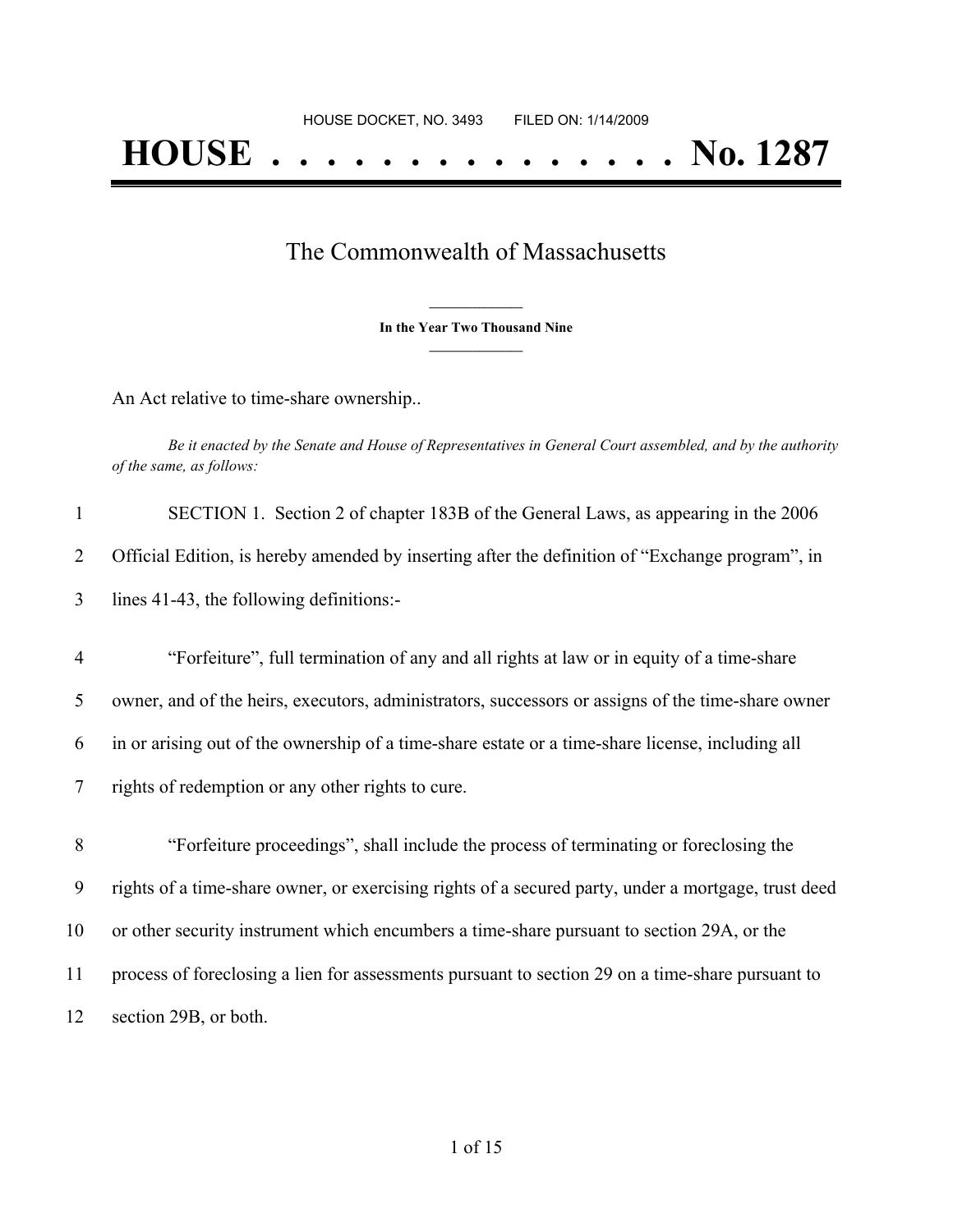SECTION 2. Said section 2 of said chapter 183B, as so appearing, is hereby further amended by striking out the definition of "Time-share license" and replacing it with the following definition:-

 "Time-share license", a right to occupancy of a unit or any of several units during 5 or more separated time periods not coupled with a freehold estate or an estate for years and shall include an interest in time-share property created through the conveyance of all or a portion of time-share property to an association or a third party, in trust, for the benefit of time-share owners.

 SECTION 3. Said chapter 183B is hereby amended by striking out clause (8) of subsection (a) of section 20, as so appearing, and inserting in place thereof the following clause:-

 (8) impose charges for late payment of assessments; and after notice and an opportunity to be heard, levy reasonable fines for violations of the time-share instrument, by-laws, and rules and regulations of the association; and assess the reasonable legal fees and collection agency fees incurred by the association in collection of such assessments and fines and the institution of forfeiture proceedings.

 SECTION 4. Said chapter 183B is hereby amended by striking out section 29, as so appearing, and inserting in place thereof the following section:-

 Section 29. (a) A person who has a duty to make assessments for time-share expenses shall have a lien on a time-share for any assessment levied against that time-share or fines imposed against its owner from the time the assessment or fine becomes due. In the case of either a time-share estate or a time-share license, the lien shall be forfeited pursuant to section 29A. Unless the time-share instrument otherwise provides, fees, charges, late charges, fines,

of 15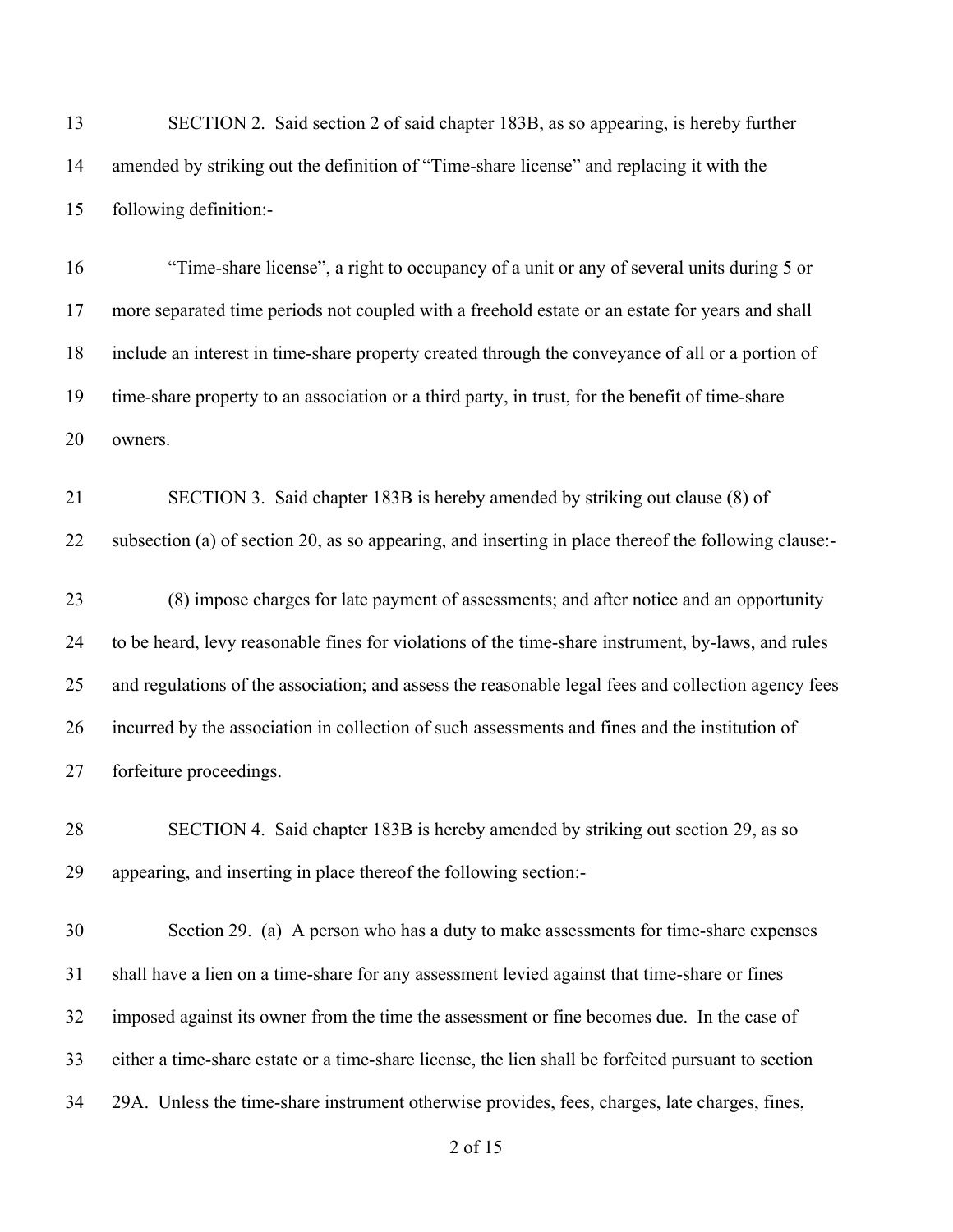interest, collection agency fees, and reasonable attorney's fees, charged pursuant to clauses (8) and (9) of subsection (a) of section 20 shall be enforceable as assessments under this section. If an assessment is payable in installments, the full amount of the assessment shall be a lien from the time the first installment thereof becomes due.

 (b) A lien created under this section shall be prior to all other liens and encumbrances on a time-share except (i) liens and encumbrances recorded before the recording of the time-share instrument, (ii) mortgages or security interests on the time-share recorded before the due date of the assessment or the due date of the first installment payable on the assessment and (iii) liens for real estate taxes and other governmental assessments or charges against the time-share. This subsection shall not affect the priority of mechanics' or materialmen's liens. The lien under this section shall not be subject to the provisions of chapter 188.

 (c) The lien created under this section shall be automatic as a matter of law, but a claim or notice of lien may be filed in the applicable registry of deeds for a time-share estate or as required in the controlling time-share instruments for a time-share. A notice of lien shall be dissolved upon the issuance and recording of a statement by the association pursuant to subsection (e) showing no assessment to be due and owing.

 (d) This section shall not prohibit actions to recover sums for which subsection (a) creates a lien or precludes an association to resort to any contractual or other remedy permitted by law.

 (e) The lien created under this section shall include costs, including collection agency fees, reasonable attorneys' fees and all forfeiture costs incurred by the association. A person who has a duty to make assessments for time-share expenses shall furnish to a time-share owner upon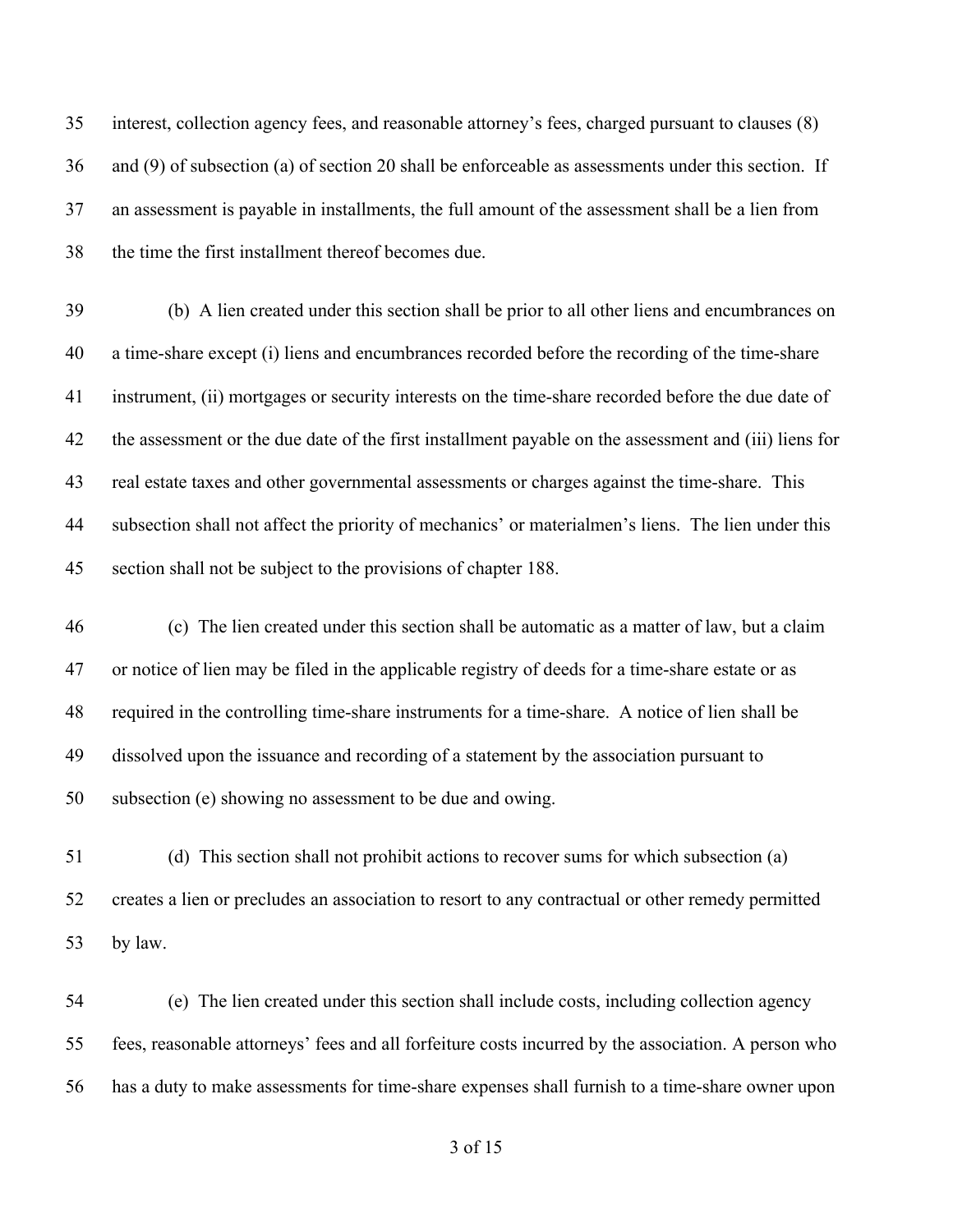written request a statement recordable in form setting forth the amount of unpaid assessments currently levied against his or her time-share. Said person may charge a reasonable fee for the preparation of the statement. The statement shall be furnished within 10 business days after the receipt of the request. The recipient of the statement shall be entitled to rely on its contents, and the person who has delivered the statement may collect only the sums of money set forth therein from the recipient, provided the recipient pays any amounts stated as due and owing and any amounts which subsequently may become due and owing within 60 days of the date of the statement.

 (f) No time-share owner may exempt himself or herself from liability for his or her contribution toward the time-share liability expenses by waiver of the use or enjoyment of any of the common areas and facilities or by abandonment of the time-share or otherwise; and no time- share owner shall be entitled to an offset, deduction, or waiver of time-share liability expenses or other charges levied or lawfully assessed by the association.

 SECTION 5. Said chapter 183B, as so appearing, is hereby amended inserting after section 29 the following two sections:-

 Section 29A. The rights of a time-share owner shall be subject to forfeiture in the following manner for breach of condition of any mortgage, which for the purpose of this section shall include any security instrument such as a mortgage, trust deed or other similar instrument encumbering a time-share:

 (1) Upon default, and after all applicable cure periods have expired, the holder of a mortgage shall provide written notice of default to the time-share owner at his or her last known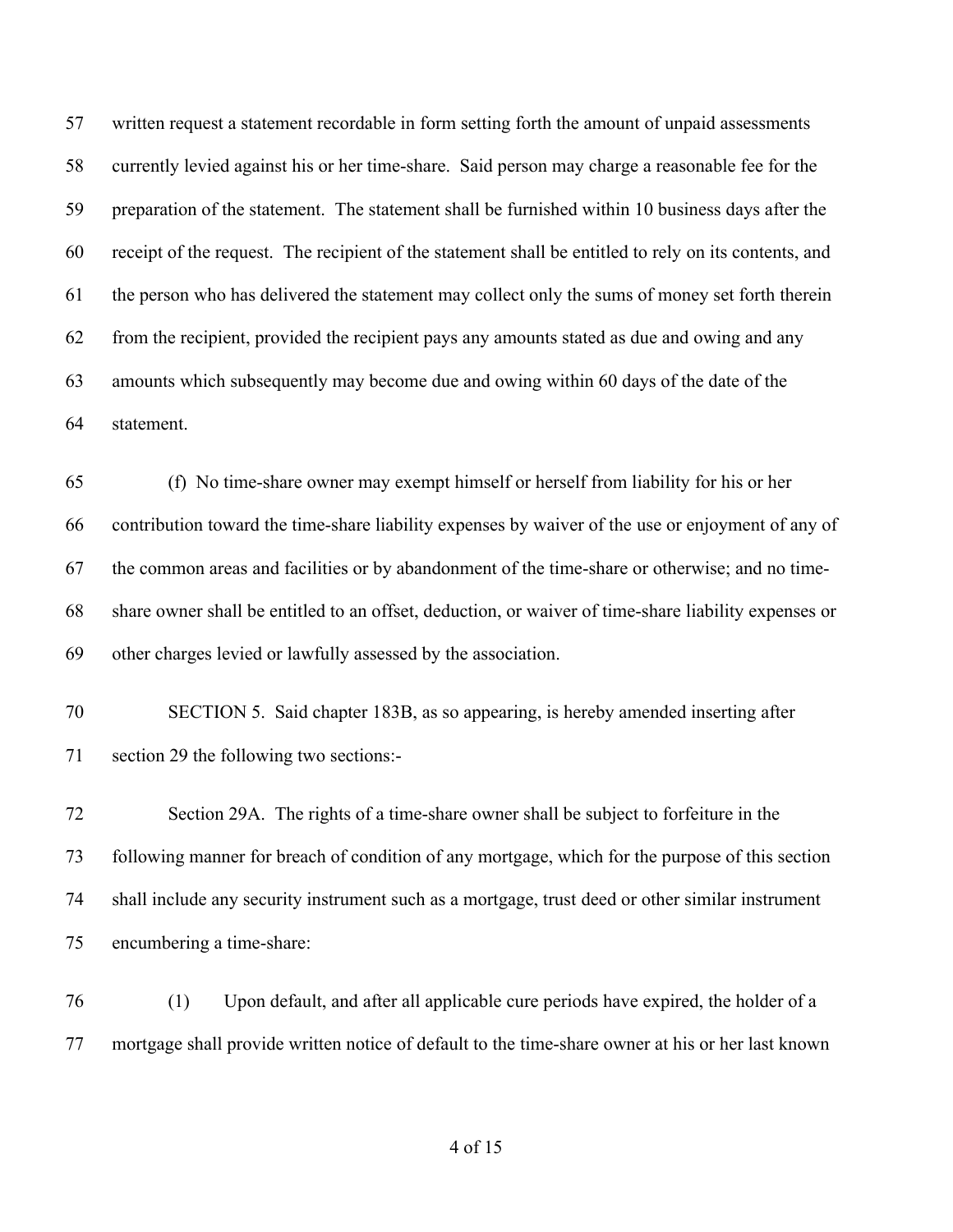address by certified and first class mail and provide a reasonable opportunity to cure of not less than 30 days from the date of the mailing of the notice letter.

 (2) Prior to offering a time-share for sale for breach of condition of a mortgage, the holder thereof shall attempt in good faith and with reasonable precaution, which for the purpose of this section shall not require separate proceedings under section 57 of the Acts of 1943, to determine whether any person subject to forfeiture proceedings under this section is entitled to protection under the Servicemembers Civil Relief Act of 2003, 50 U.S.C. App. Sec. 517, hereinafter referred to as "SCRA".

 (3) Nothing herein contained shall prevent a holder of a mortgage from seeking a determination under section 57 of the Acts of 1943 that a time-share owner is not entitled to benefits under SCRA or, if a time-share owner is entitled to the benefits under SCRA, a determination of said time-share owner's rights under SCRA.

 (4) With respect to forfeiture proceedings based upon breach of condition of a security instrument encumbering a time-share license, the holder of same shall have the option of (i) forfeiting the time-share license in the manner prescribed in the time-share instrument or, if not prescribed, in accordance with this section, or (ii) by public or private sale conducted in accordance with the provisions of part 5 of chapter 106 of the Massachusetts Uniform Commercial Code.

 (5) If after expiration of the 30 day period the time-share owner has not cured said default in the manner prescribed and the holder of the mortgage has determined in good faith and with reasonable precaution that the time-share owner is not entitled to protection under SCRA, the holder of the mortgage shall conduct a public auction sale under the following conditions: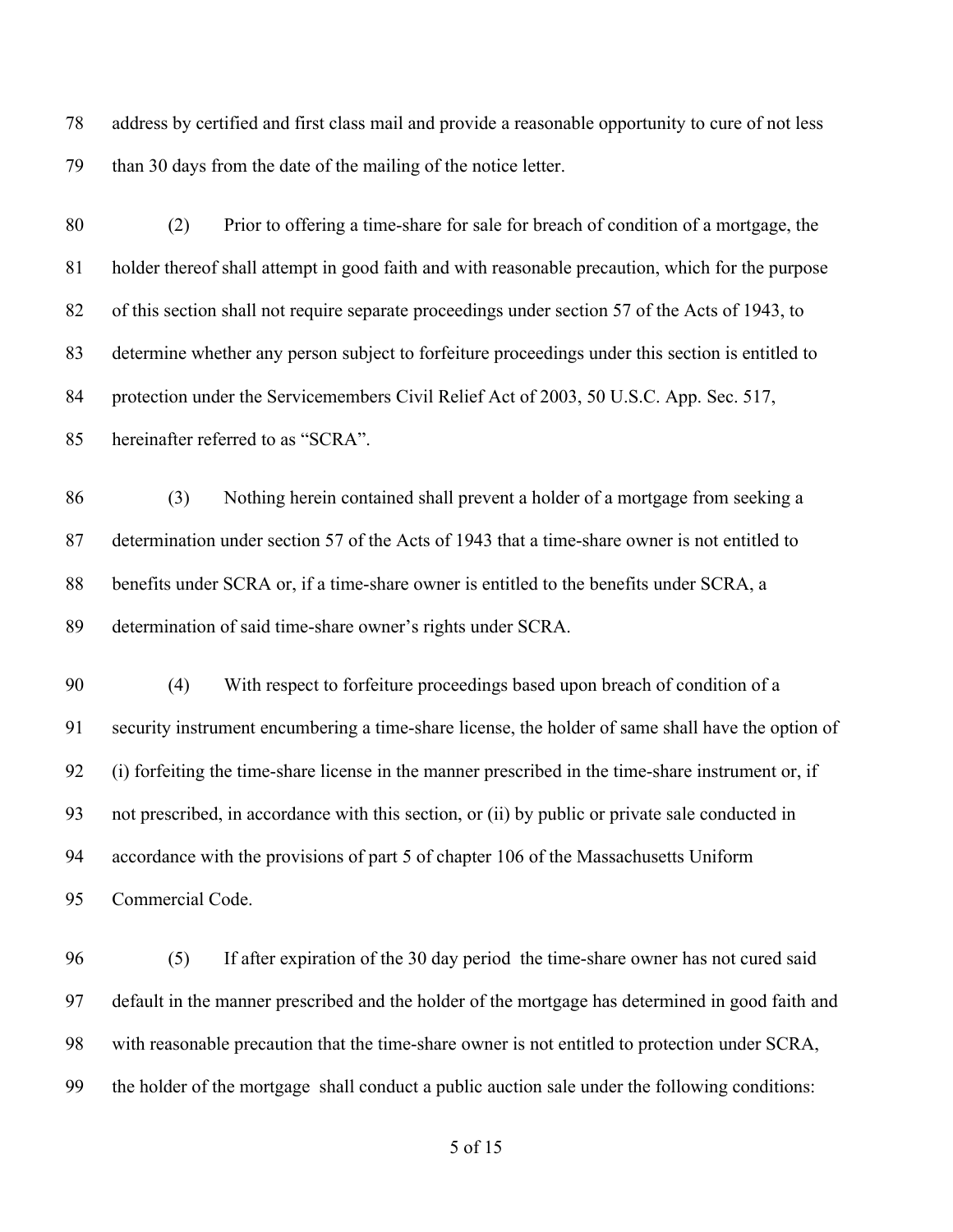100 (i) Notice:

 (a) Notice of such sale shall be published once in a public newspaper with a general circulation in the town or county in which the time-share property is situated. The publication shall be not less than 30 days before the date of the sale, calculated by excluding the date of publication of the first notice and the date of sale.

 (b) A written notice of the time, date, and place of the auction shall be mailed, to the last known address of the time-share owner of record, by certified and first class mail at least 30 days prior to the date of sale. Such notice of sale shall also be sent by certified and first class mail to all parties having a lien in the time-share estate at least 30 days prior to the date of the sale.

 (c) Such notice shall contain the name of the time-share owner, and set forth the date, time and place of the sale; a general description of the time-share, and the terms of the sale. If more than one time-share is to be included in the sale, all such time-shares may be combined into one notice of sale, with one property description being given as set forth herein below.

 (d) The notice of sale pursuant to this section shall be printed in substantially the following form:

SALE OF TIME-SHARE ESTATE UNDER M.G.L. C. 183B, SECTION 29A.

 By virtue of M.G.L. c. 183B, Section 29 and in execution of the Power of Sale contained in a certain Mortgage (or Mortgages, if more than one) on the time-share estate (or estates, if more than one) given by the time-share owner (or owners, if more than one) set forth below for breach of the conditions of said Mortgage and for the purpose of forfeiting, the same will be sold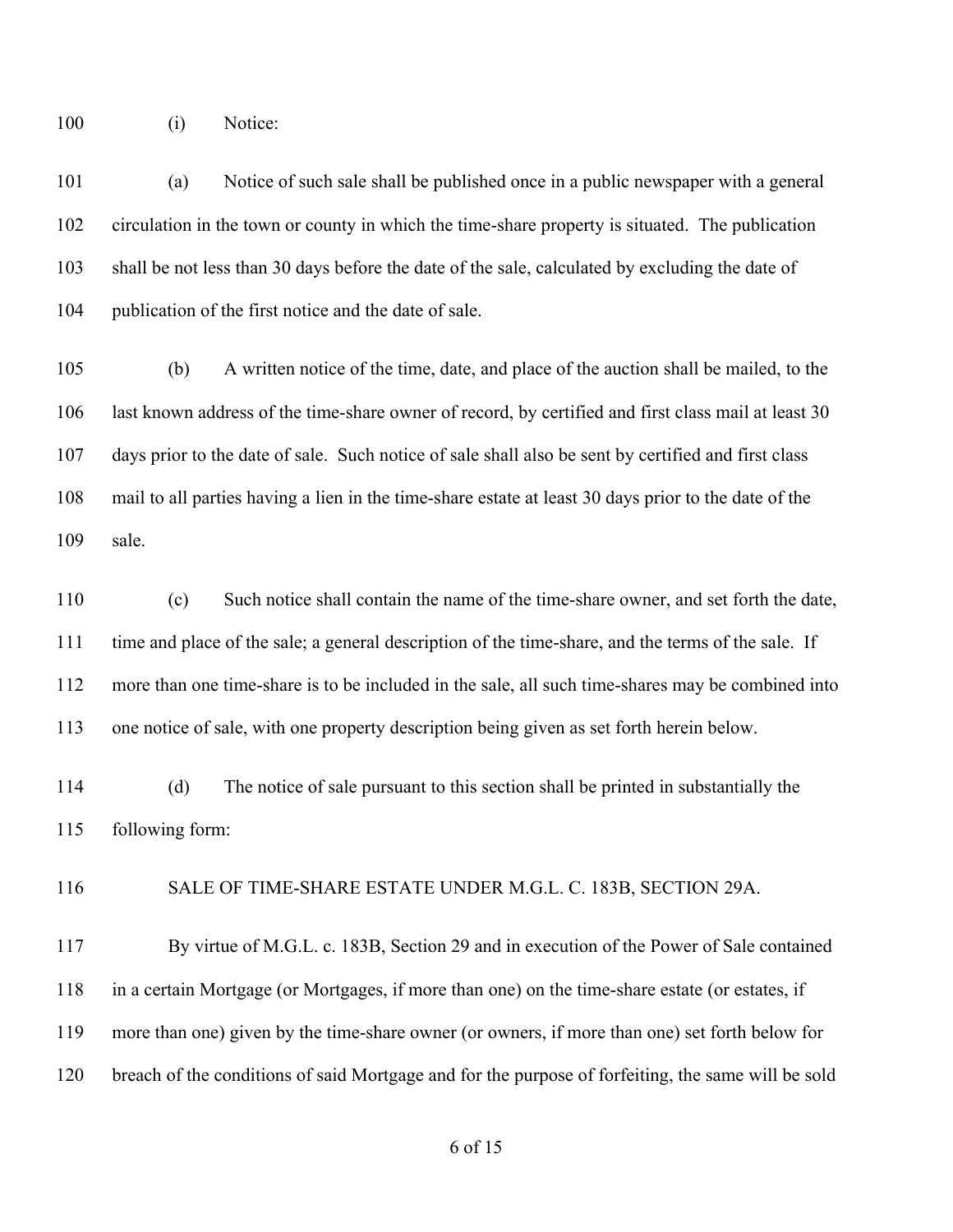| 121 | at Public Auction commencing at |  |  |
|-----|---------------------------------|--|--|
|     |                                 |  |  |

**A. Massachusetts, being all and singular the premises described**  in said Mortgage. (For each Mortgage, list name and address of the time-share owner, a general description of the time-share estate and the book and page number of the Mortgage).

TERMS OF SALE: (State the deposit amount to be paid by the purchaser at the time and

place of the sale, and the times(s) for payment of the balance or the whole as the case may be.

The time share estates, if more than one, may be sold in individual lots or as a group.)

128 Other terms to be announced at the sale.

129 Signed

Holder of security instrument, or counsel therefor.

 (e) Such notice of sale in the above form, published in accordance with the provisions of this section, together with such other or further notice, if any, shall be deemed a sufficient notice of the sale and the time-share shall be deemed to have been sold, and the instrument conveying the time-share from the entity conducting the forfeiture proceedings shall transfer the time-share subject to, and with the benefit of, all restrictions, easements, improvements, outstanding tax titles, municipal or other public taxes, assessments, and security instruments recorded prior to the recording of the notice of lien, whether or not reference to such restrictions, easements, improvements, outstanding tax titles, municipal or other public taxes, assessments, or security instruments is made in the said instrument of conveyance; but no purchaser at such sale 140 shall be bound to complete the purchase if there are encumbrances, other than those included in the notice of sale, which are not stated at the sale and included in the entity's contract with the purchaser.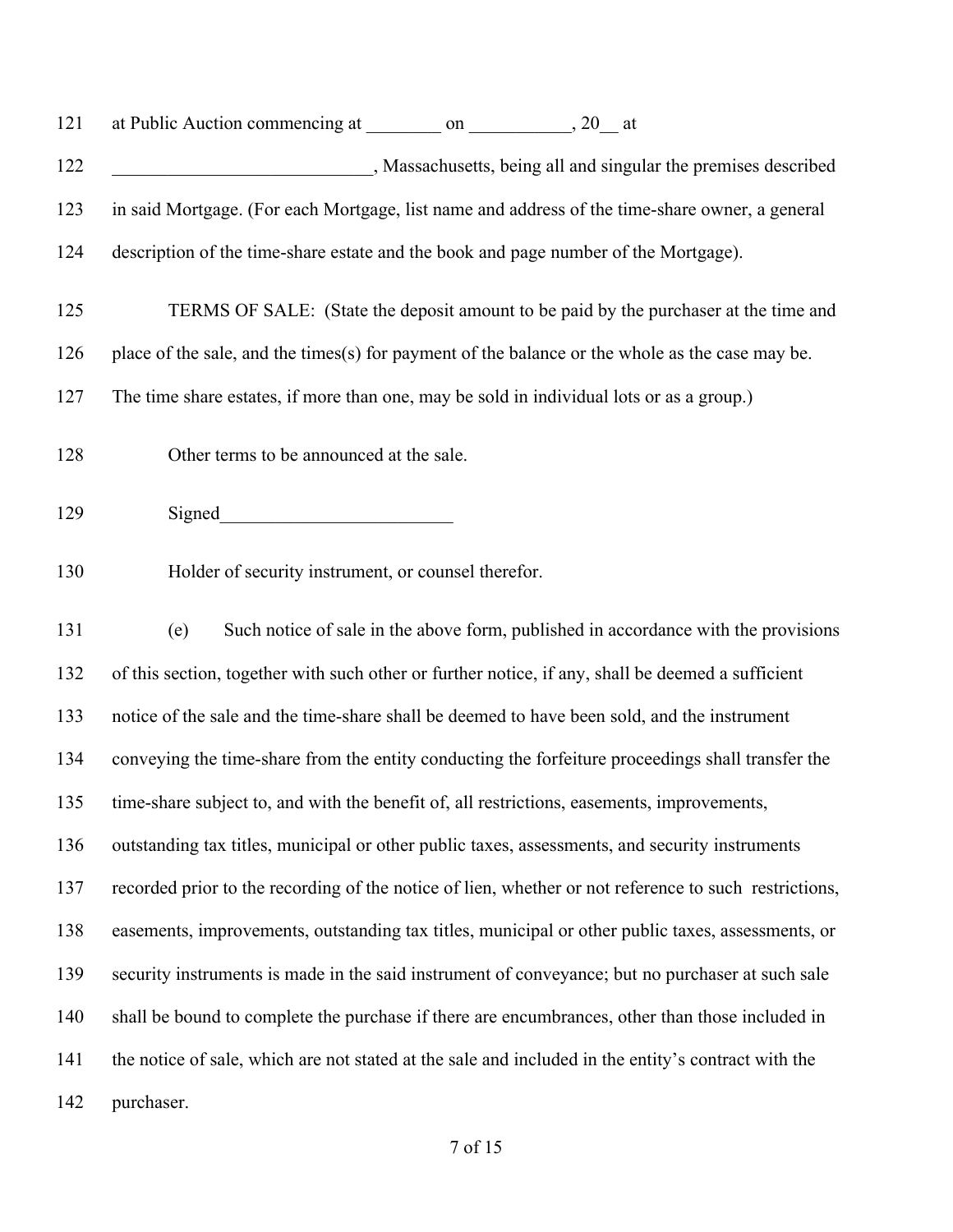(ii.) Conduct of Sale:

 (a) Unless the notice of sale otherwise provides, the sale shall take place on the time-share property.

 (b) The sale shall be by public auction, conducted by a Massachusetts licensed auctioneer. At the discretion of the auctioneer, he may dispense with the reading of the names of the time-share owners (if there is more than one), the description of time-share (if there is more than one) and the recording information (if there is more than one instrument).

 (c) All rights of redemption of the time-share owner shall be extinguished upon sale of a time-share pursuant to this section.

 (d) The association, its manager, the holder of the mortgage, and any time-share owner may bid at the sale. The successful buyer at such sale shall take title to the time-share free and clear of any and all outstanding obligations of the prior time-share owner to the association, except that if the buyer intends to use the time-share during the same fiscal year of the association in which the time-share was purchased, the buyer shall be obligated to pay the assessment for that year.

(e) Upon closing, the holder of the mortgage shall provide the buyer with:

(I) a deed or other appropriate instrument transferring the rights to the time-share;

 (II) an affidavit of sale attesting that all requirements of the forfeiture proceedings pursuant to this section have been complied with and further attesting that the holder has attempted in good faith and with reasonable precaution, to determine whether any person subject to forfeiture proceedings under this section is entitled to protection under the SCRA; and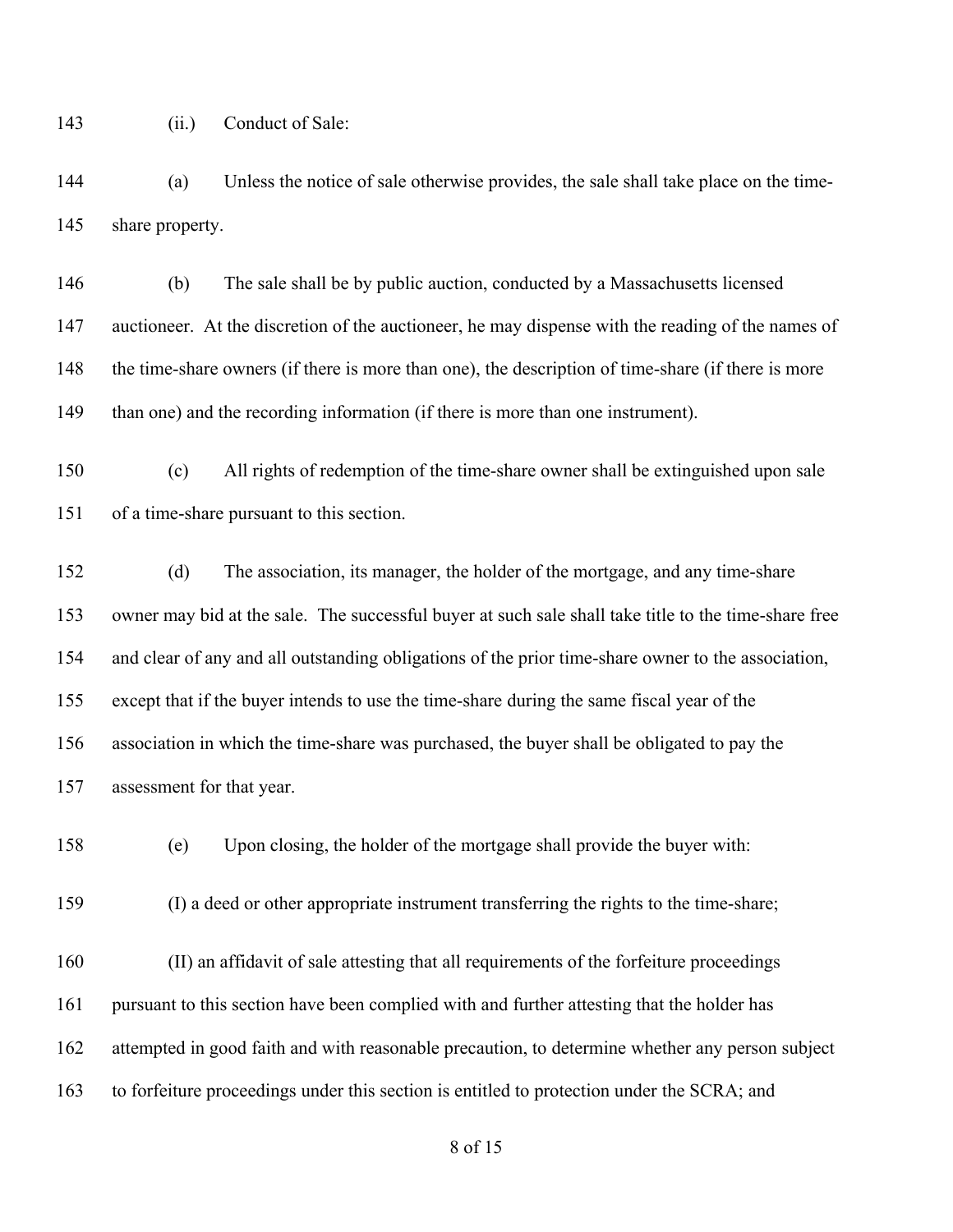(III) a resale certificate as required by section 42, if requested by the buyer.

 (f) The buyer shall record the deed or other instrument and the affidavit of sale with the appropriate Registry of Deeds no more than 90 days after the sale date, holder of the mortgage. Upon such recording, the buyer shall be deemed to be a bona fide purchaser of such time-share and shall not be subject to claims by the prior owner thereof that the forfeiture proceedings under this section are invalid under SCRA.

 (g) Within 30 days after the closing and delivery of the deed or other instrument and affidavit of sale, the holder of the mortgage shall mail a notice detailing the results of the sale to the last known address of the former time-share owner and all parties which held a junior interest to that of said holder.

 (6) In the event of a breach of the conditions of a mortgage granted prior to the effective date of this section on a time-share which does not contain a power of sale, the holder of the mortgage may conduct forfeiture proceedings of the interest of the time-share owner in the time-share as provided in this section, if at the same time the holder gives written notice of 178 default to the time-share owner as provided in subsection  $(a)(1)$ , the holder also gives written notice to the time-share owner stating that unless the time-share owner objects in writing to the nonjudicial forfeiture within the 30-day period required by subsection (a)(1), it will proceed to conduct the forfeiture pursuant to this section. The holder must explain in the notice that the time-share owner has the right to a judicial foreclosure conducted pursuant to chapter 244 if the owner asserts the objection within the specified time period and must include with the notice an objection form together with an envelope addressed to the holder. Failure of a time-share owner to object as required by this section in a timely manner is deemed a waiver of the owner's right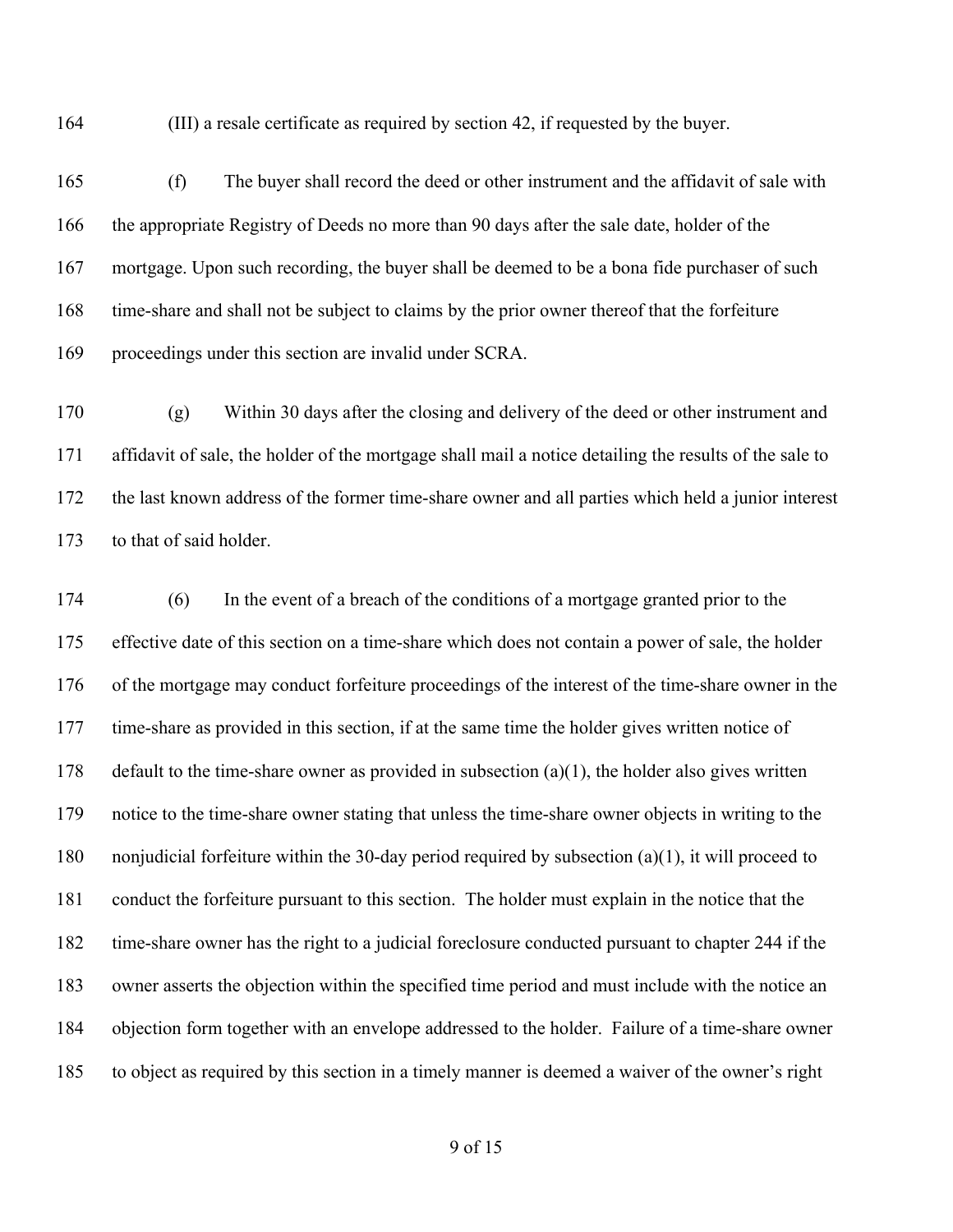to a foreclosure pursuant to chapter 244, which may include judicial foreclosure by way of court action.

 (7) The provisions of section 33 of chapter 260 prohibiting, in the case of a mortgage in which the term or maturity date of the mortgage is stated, the exercise of a power sale, entry or commencement of foreclosure proceedings within 5 years from the expiration of the term or maturity date, shall not apply to mortgages encumbering time-shares.

 Section 29B. The rights of a time-share owner shall be subject to forfeiture in the following manner for non-payment of assessments:

 (1) Upon default in payment of assessments, and after all applicable cure periods have expired, the association shall provide written notice of default in payment of assessments to the time-share owner at his or her last known address by certified and first class mail and shall provide a reasonable opportunity to cure of not less than 30 days from the date of the mailing of 198 the notice letter.

 (2) Prior to offering a time-share for sale for nonpayment of assessments, the association shall attempt in good faith and with reasonable precaution to determine whether any 201 person subject to forfeiture proceedings under this section is entitled to protection under the Servicemembers Civil Relief Act of 2003, 50 U.S.C. App. Sec. 517 ("SCRA") in the same manner as is set forth in subsections (2) and (3) of section 29A.

 (3) With respect to forfeiture proceedings based upon nonpayment of assessments by the owner of a time-share license, the holder of same shall have the option of (i) forfeiting the time-share license in the manner prescribed in the time-share instrument or, if not prescribed, in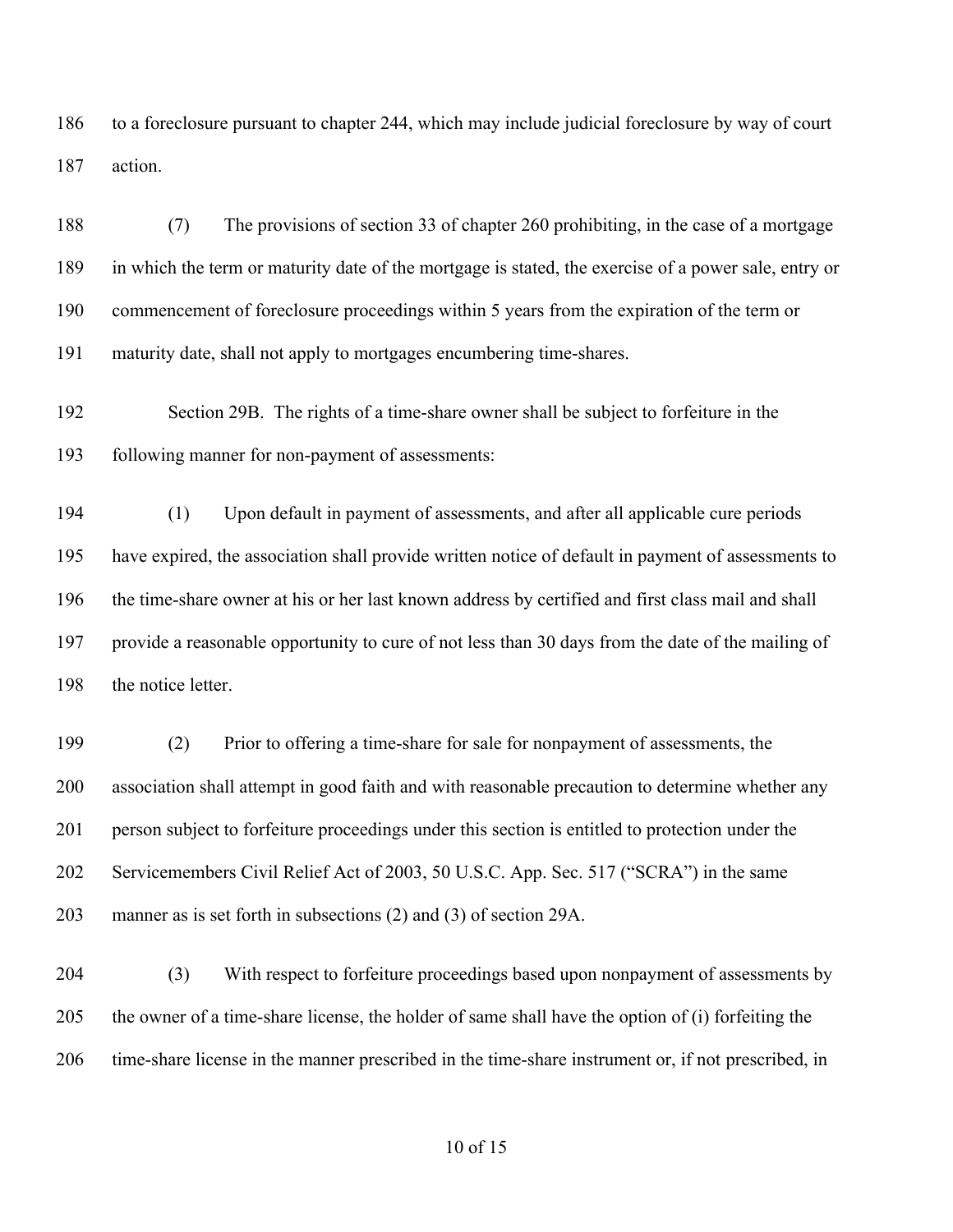accordance with this section, or (ii) by public or private sale conducted in accordance with the provisions of part 5 of chapter 106 of the Massachusetts Uniform Commercial Code.

 (4) If after expiration of the 30 day period the time-share owner has not cured said default in the manner prescribed and the association has determined in good faith and with reasonable precaution that the time-share owner is not entitled to protection under SCRA, the association shall conduct a public auction sale under the following conditions:

(i) Notice:

 (a) Notice of such sale shall be published once in a public newspaper with a general circulation in the town or county in which the time-share property is situated. The publication shall be not less than 30 days before the date of the sale, calculated by excluding the date of publication of the first notice and the date of sale.

 (b) A written notice of the time, date, and place of the auction shall be mailed, to the last known address of the time-share owner of record, by certified and first class mail at least 30 days prior to the date of sale. Such notice of sale shall also be sent by certified and first class mail to all parties having a lien in the time-share estate at least 30 days prior to the date of the sale.

 (c) Such notice shall contain the name of the time-share owner, and set forth the date, time and place of the sale; a general description of the time-share, and the terms of the sale. If more than one time-share is to be included in the sale, all such time-shares may be combined into one notice of sale, with one property description being given as set forth herein below.

## of 15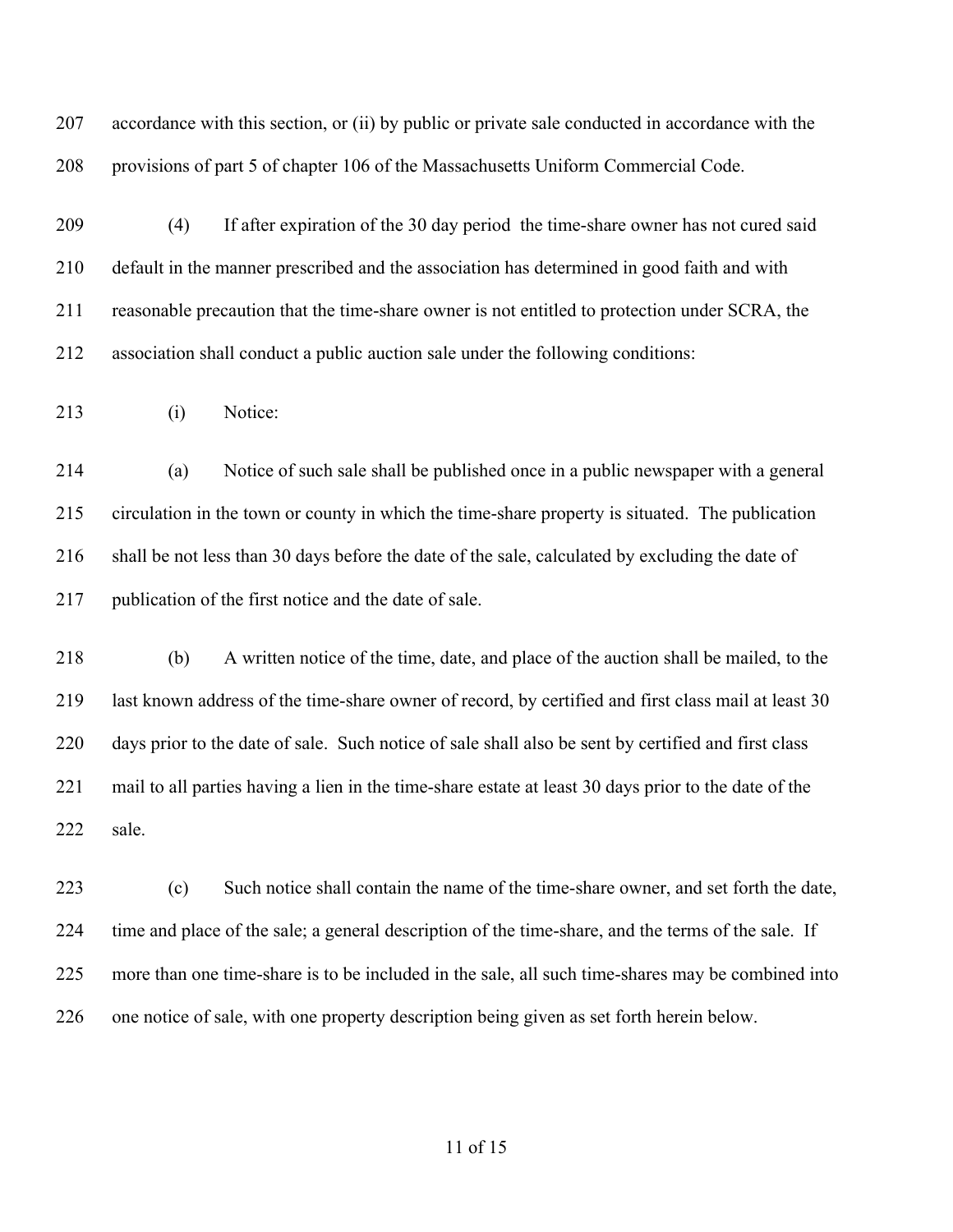| 227 | (d)<br>The notice of forfeiture proceedings with respect to a lien for nonpayment of              |
|-----|---------------------------------------------------------------------------------------------------|
| 228 | assessments on a time-share estate shall be printed in substantially the following form:          |
| 229 | NOTICE OF SALE OF TIME-SHARE ESTATE OR ESTATES UNDER M.G.L. C.                                    |
| 230 | 183B, SECTION 29B.                                                                                |
| 231 | By virtue of M.G.L. c. 183B, Section 29B and the constituent instruments of the                   |
| 232 | (name and address of time-share property), establishing a lien                                    |
| 233 | pursuant to M.G.L. c. 183B:29 (a) on the time-share (or time-shares, if more than one) held by    |
| 234 | the time-share owner (or owners, if more than one) listed below, the time-share (or time-shares,  |
| 235 | if more than one) will be sold at Public Auction commencing at _________ on ___________,          |
| 236 |                                                                                                   |
| 237 | address of the time-share owner(s), a general description of the time-share and the Book and      |
| 238 | Page number of the deed).                                                                         |
| 239 | TERMS OF SALE: (State the deposit amount to be paid by the purchaser at the time and              |
| 240 | place of the sale, and the times(s) for payment of the balance or the whole as the case may be.   |
| 241 | The time share estates, if more than one, may be sold in individual lots or as a group.)          |
| 242 | Other terms to be announced at the sale.                                                          |
| 243 | Signed<br><u> 1989 - Johann Barbara, martxa alemani</u> ar alemania                               |
| 244 | Lienholder, or counsel therefor.                                                                  |
| 245 | Such notice of sale in the above form, published in accordance with the provisions<br>(e)         |
| 246 | of this section, together with such other or further notice, if any, shall be deemed a sufficient |
| 247 | notice of the sale and the time-share shall be deemed to have been sold, and the instrument       |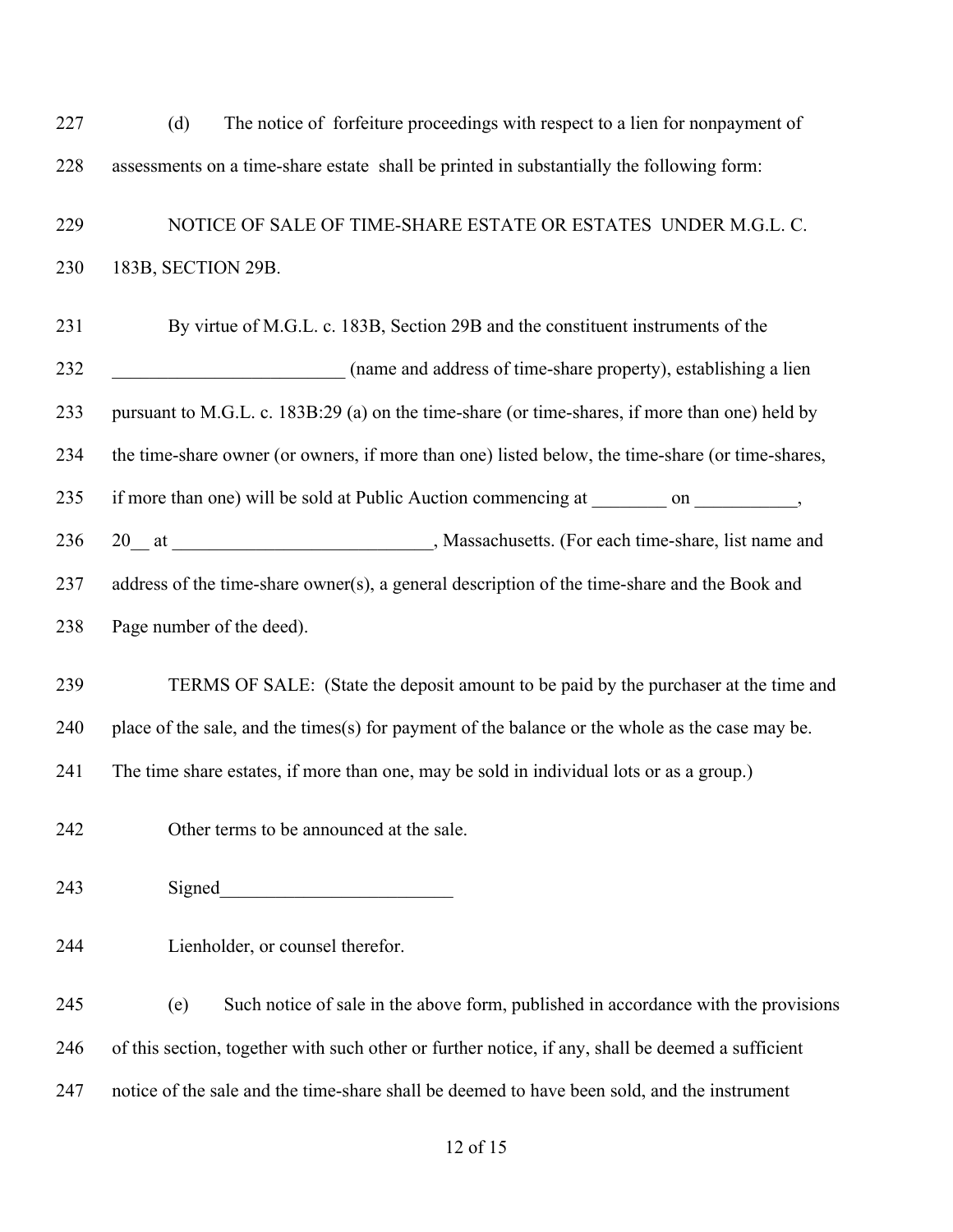conveying the time-share from the entity conducting the forfeiture shall transfer the time-share subject to, and with the benefit of, all restrictions, easements, improvements, outstanding tax titles, municipal or other public taxes, assessments, and security instruments recorded prior to the recording of the notice of lien, whether or not reference to such restrictions, easements, improvements, outstanding tax titles, municipal or other public taxes, assessments, or security instruments is made in the said instrument of conveyance; but no purchaser at such sale shall be bound to complete the purchase if there are encumbrances, other than those included in the notice of sale, which are not stated at the sale and included in the entity's contract with the purchaser.

(ii.) Conduct of Sale:

 (a) Unless the notice of sale otherwise provides, the sale shall take place on the time-share property.

 (b) The sale shall be by public auction, conducted by a Massachusetts licensed auctioneer. At the discretion of the auctioneer, he may dispense with the reading of the names of the time-share owners (if there is more than one), the description of time-share (if there is more than one) and the recording information (if there is more than one instrument).

 (c) All rights of redemption of the time-share owner shall be extinguished upon sale of a time-share pursuant to this section.

 (d) The association, its manager, and any time-share owner may bid at the sale. The successful buyer at such sale shall take title to the time-share free and clear of any and all outstanding obligations of the prior time-share owner to the association, except that if the buyer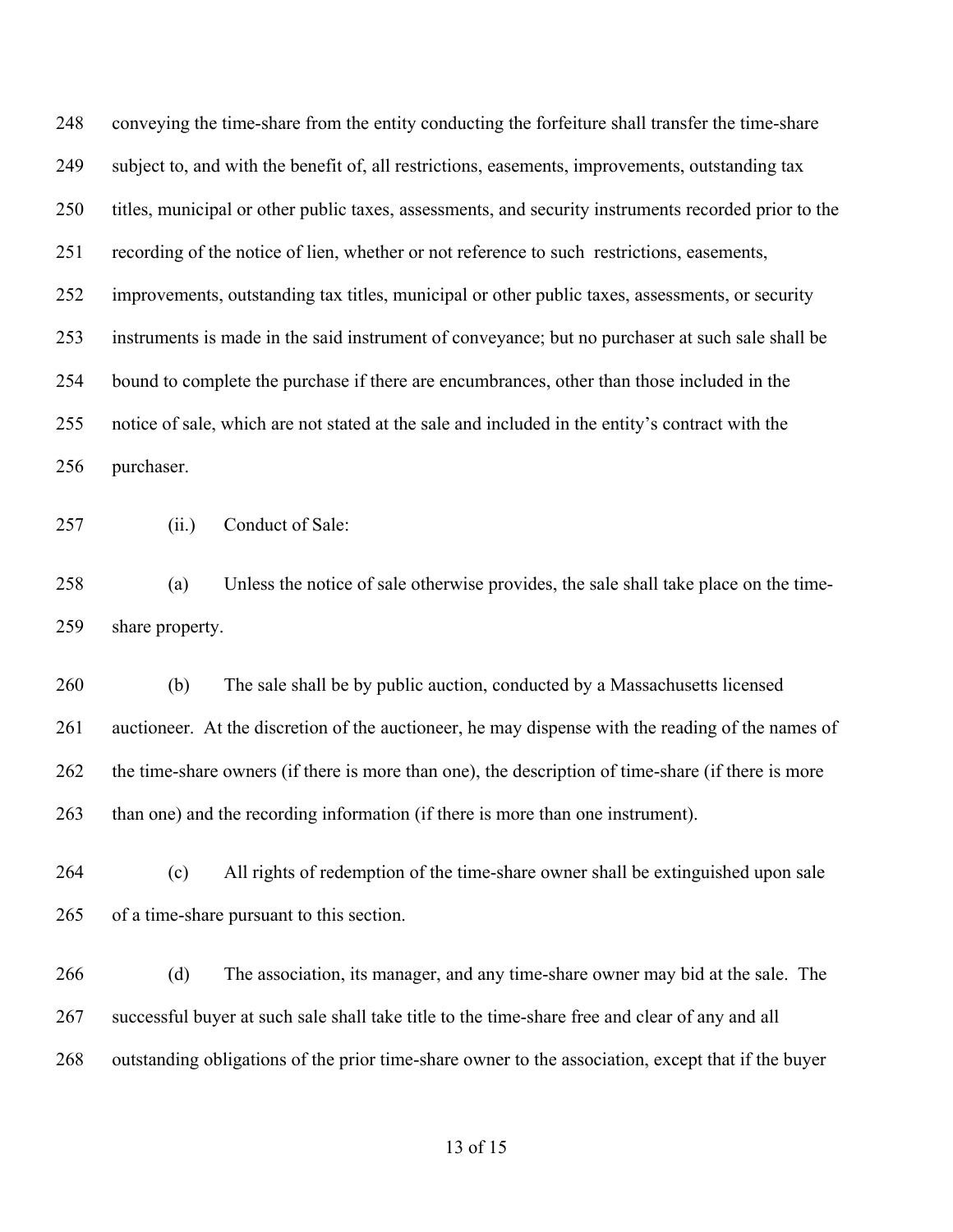| 269 | intends to use the time-share during the same fiscal year of the association in which the time-      |
|-----|------------------------------------------------------------------------------------------------------|
| 270 | share was purchased, the buyer shall be obligated to pay the assessment for that year.               |
| 271 | Upon closing, the association shall provide the buyer with:<br>(e)                                   |
| 272 | (I) a deed or other appropriate instrument transferring the rights to the time-share;                |
| 273 | (II) an affidavit of sale attesting that all requirements of the forfeiture proceedings              |
| 274 | pursuant to this section have been complied with and further attesting that the holder has           |
| 275 | attempted in good faith and with reasonable precaution, to determine whether any person subject      |
| 276 | to forfeiture proceedings under this section is entitled to protection under the SCRA; and           |
| 277 | (III) a resale certificate as required by section 42, if requested by the buyer.                     |
| 278 | (f)<br>The buyer shall record the deed or other instrument and the affidavit of sale with            |
| 279 | the appropriate Registry of Deeds no more than 90 days after the sale date, or 90 days after the     |
| 280 | receipt of the deed from the association. Upon such recording, the buyer shall be deemed to be a     |
| 281 | bona fide purchaser of such time – share and shall not be subject to claims by the prior owner       |
| 282 | thereof that the forfeiture proceedings under this section are invalid under SCRA.                   |
| 283 | Within 30 days after the closing and delivery of the deed or other instrument and<br>(g)             |
| 284 | affidavit of sale, the association shall mail a notice detailing the results of the sale to the last |
| 285 | known address of the former time-share owner and all parties which held a junior interest to that    |
| 286 | of said holder.                                                                                      |
| 287 | SECTION 6. Section 5 of chapter 254 of the General Laws, as appearing in the 2006                    |
| 288 | Official Edition, is hereby amended by striking out, in line 4, the following words:- "section six   |

of chapter one hundred and eighty-three A, or subsection (a) of section twenty-nine of chapter